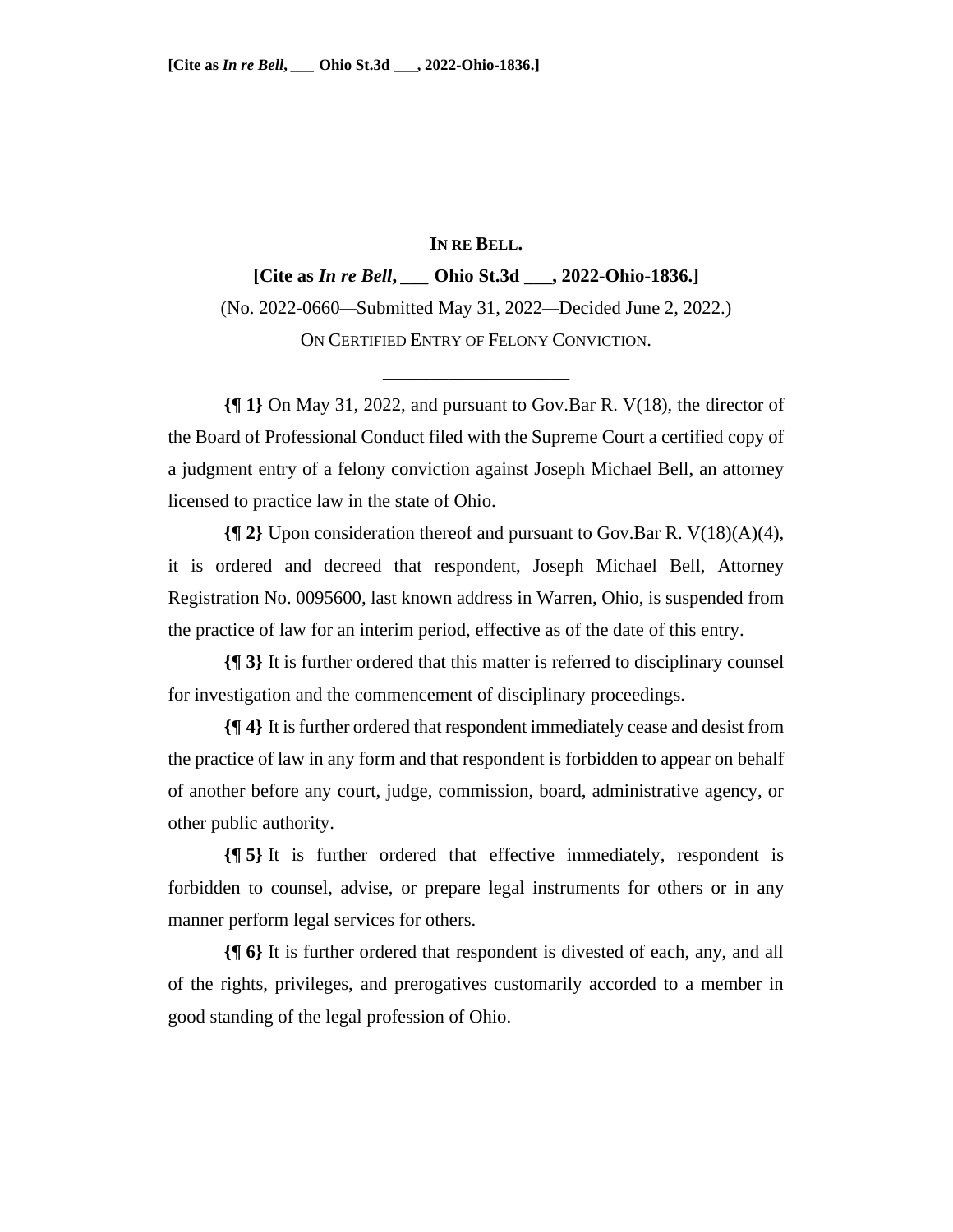**{¶ 7}** It is further ordered that before entering into an employment, contractual, or consulting relationship with any attorney or law firm, respondent shall verify that the attorney or law firm has complied with the registration requirements of Gov.Bar R. V(23)(C). If employed pursuant to Gov.Bar R. V(23), respondent shall refrain from direct client contact except as provided in Gov.Bar R.  $V(23)(A)(1)$  and from receiving, disbursing, or otherwise handling any client trust funds or property.

**{¶ 8}** It is further ordered that pursuant to Gov.Bar R. X(13), respondent shall complete one credit hour of continuing legal education for each month, or portion of a month, of the suspension. As part of the total credit hours of continuing legal education required by Gov.Bar R. X(13), respondent shall complete one credit hour of instruction related to professional conduct required by Gov.Bar R. X(3)(B) for each six months, or portion of six months, of the suspension.

**{¶ 9}** It is further ordered that respondent shall not be reinstated to the practice of law in Ohio until (1) respondent complies with the requirements for reinstatement set forth in the Supreme Court Rules for the Government of the Bar of Ohio, (2) respondent complies with this and all other orders issued by this court, (3) respondent complies with the Supreme Court Rules for the Government of the Bar of Ohio, and (4) this court orders respondent reinstated.

**{¶ 10}** It is further ordered by the court that within 90 days of the date of this order, respondent shall reimburse any amounts that have been awarded by the Lawyers' Fund for Client Protection pursuant to Gov.Bar R. VIII(7)(F). It is further ordered by the court that if after the date of this order, the Lawyers' Fund for Client Protection awards any amount against respondent pursuant to Gov.Bar R. VIII(7)(F), respondent shall reimburse that amount to the Lawyers' Fund for Client Protection within 90 days of the notice of that award.

**{¶ 11}** It is further ordered that on or before 30 days from the date of this order, respondent shall do the following: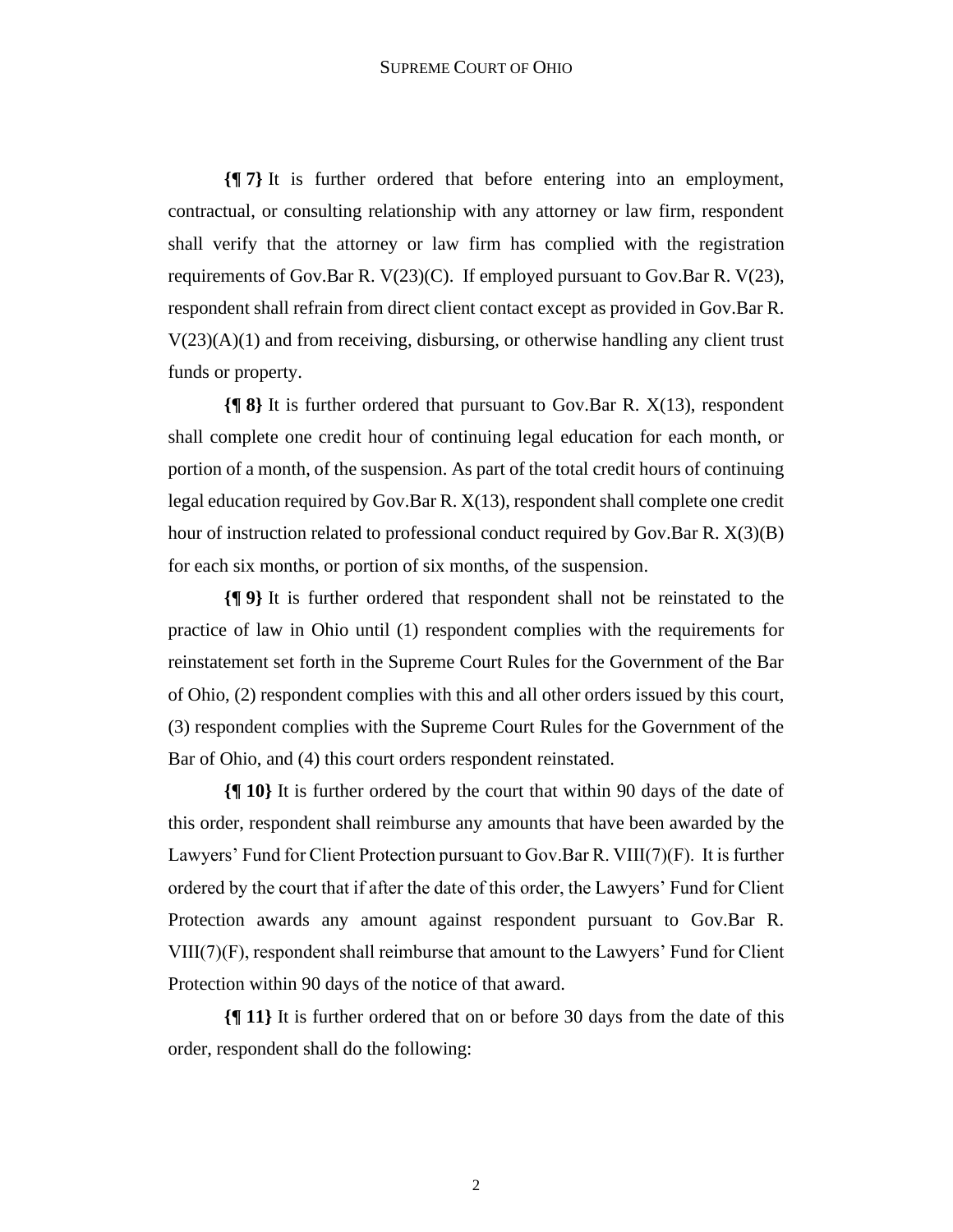**{¶ 12}** 1. Notify all clients being represented in pending matters and any cocounsel of respondent's suspension and consequent disqualification to act as an attorney after the effective date of this order and, in the absence of cocounsel, also notify the clients to seek legal services elsewhere, calling attention to any urgency in seeking the substitution of another attorney in respondent's place;

**{¶ 13}** 2. Regardless of any fees or expenses due, deliver to all clients being represented in pending matters any papers or other property pertaining to the client or notify the clients or cocounsel, if any, of a suitable time and place where the papers or other property may be obtained, calling attention to any urgency for obtaining such papers or other property;

**{¶ 14}** 3. Refund any part of any fees or expenses paid in advance that are unearned or not paid and account for any trust money or property in respondent's possession or control;

**{¶ 15}** 4. Notify opposing counsel or, in the absence of counsel, the adverse parties in pending litigation of respondent's disqualification to act as an attorney after the effective date of this order and file a notice of disqualification of respondent with the court or agency before which the litigation is pending for inclusion in the respective file or files;

**{¶ 16}** 5. Send all notices required by this order by certified mail with a return address where communications may thereafter be directed to respondent;

**{¶ 17}** 6. File with the clerk of this court and disciplinary counsel of the Supreme Court an affidavit showing compliance with this order, showing proof of service of the notices required herein, and setting forth the address where the affiant may receive communications; and

**{¶ 18}** 7. Retain and maintain a record of the various steps taken by respondent pursuant to this order.